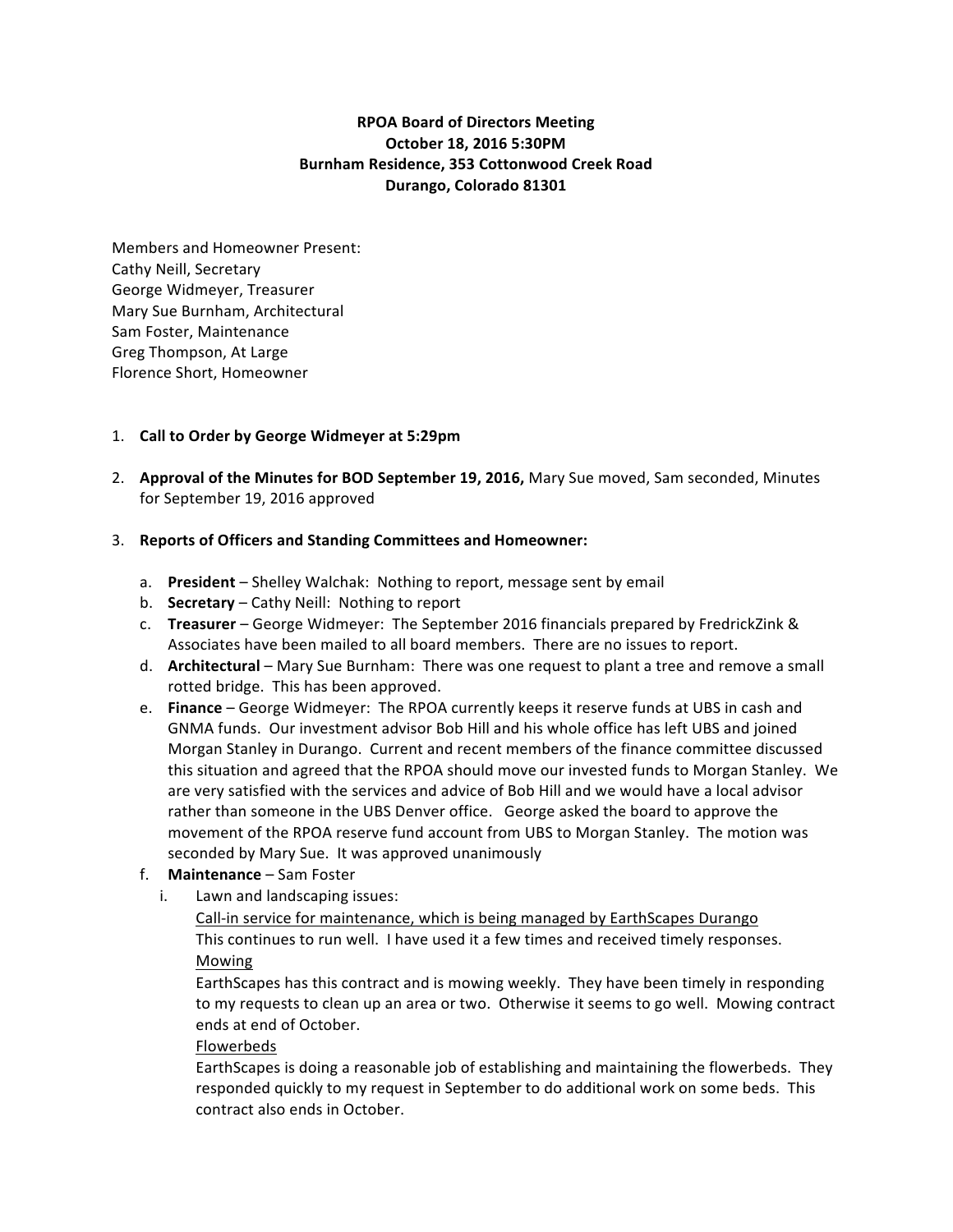## Trees

I am developing a list of dead and dying aspen trees in the Common Areas that need to be cut. My plan is to have Woodchuck cut and chip them in October on the Ranch Clean-up Day. Dan Bowman, owner of Woodchuck Tree Service, reviewed the trees to be cut on Common space with Sam Foster and Scott Voss. Some homeowners have also contacted him about cutting trees on their property.

Snow Removal

The contract has been signed with Padaro Co. (John Randle) as of the first of August. Irrigation

ii. Sprinkler system and pumps

The irrigation systems were turned off and blown out. There are still a few items to be completed for the Fall shutdown. The irrigation valve to the Common area in front of the Pensec house has been located during the Fall blowout. This small berm was not irrigated for some time (years?). The valve was manually opened but no water flowed into the berm. This will have to be investigated further after the irrigation was has been turned on for Spring 2017.

iii. Street Maintenance and Water

Water is draining from the irrigation ditch into the ground by the side of the street on the north side of 537 CCR. This has been noticed for at least 10 years but an engineer from the Hermosa Sanitation District (HSD) says that this has washed away soil from around the sewer pipe in the street. The RPOA had the section of the ditched lined to stop the drainage. HSD will have cement poured around the pipe in November to reinforce it. The RPOA paid for the ditch lining and HSD will pay for the sewer repair.

- iv. Gravel was placed on the unpaved section of the road to and around the RV lot and in the parking area at the tennis court. EarthScapes arranged this and spread the gravel at both places. This was a budgeted operating expense project.
- v. Many cattails in the waterway behind the Heath house have been pulled or cut (per request from Pat Strumpf at the last RPOA Board meeting).

## 4. **Items Requiring Immediate Action:**

a. Petition from Homeowners about VRBO/Short Term Rental Situation:

Florence Short: Collected 41 signatures on petition to amend 7.05 of DCCR to change rental option to minimum 30 days. Discussion followed that next step is to meet with attorney to keep aligned with: State of Colorado, Articles of Incorporation, Declarations, By-Laws, Rules and Regulations. Board has right to issue and change rules and declarations. To change DCCR, there must be 2/3 Homeowners in favor of change.

Steps to be taken: Meet with attorney, Board must approve amendment, Board announces (by mail) to Homeowners proposed amendment and allows 30 days to consider and comment. Another 30 days is required to complete vote. If approved by 2/3 homeowners, new amendment must be recorded with La Plata County.

Mary Sue B moved we go forward with amendment procedures, Greg Thompson seconded. The movement to have our attorney draft the proposed amendment carried unanimously.

George W will get appointment with attorney to proceed with this proposed Amendment.